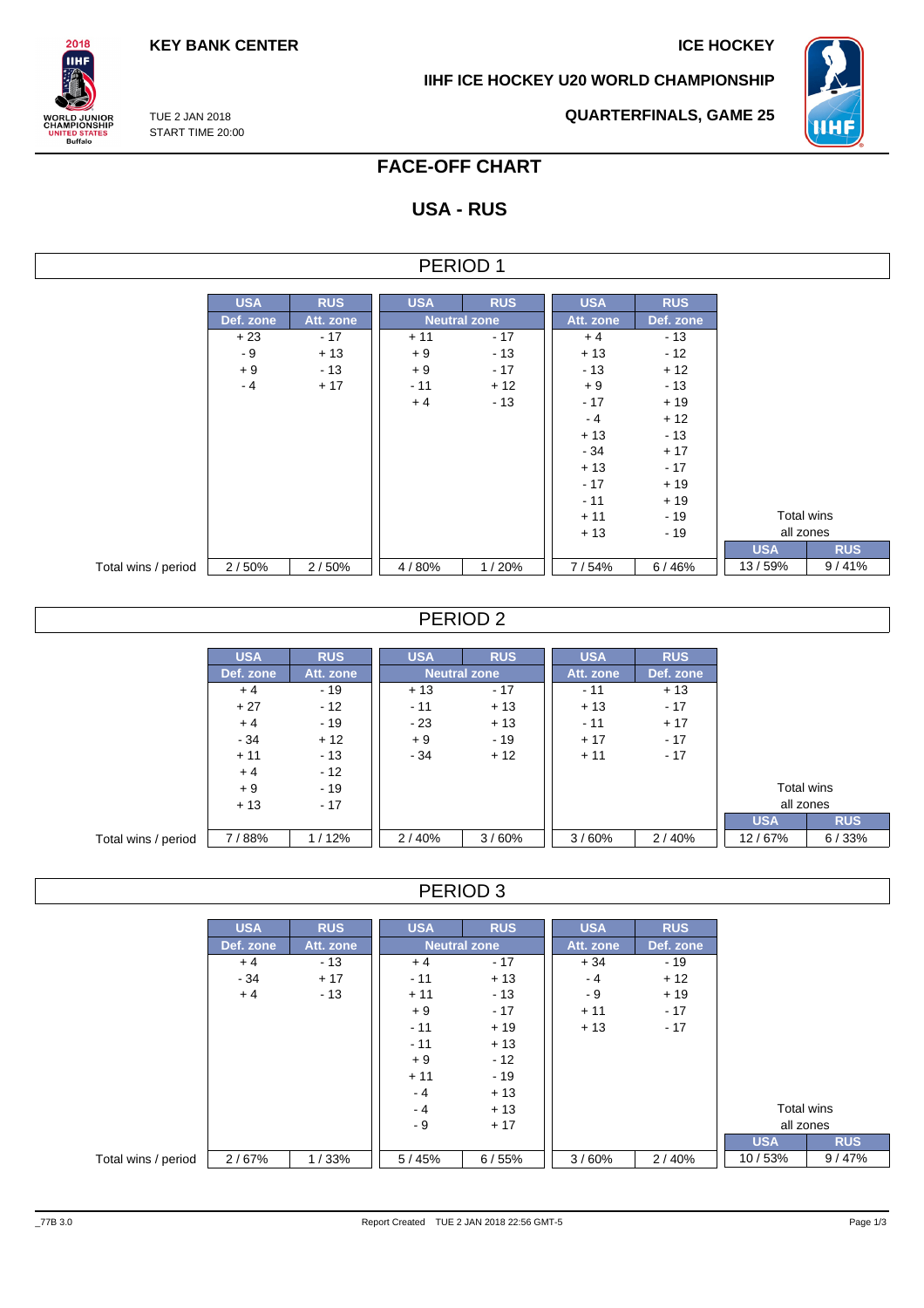**QUARTERFINALS, GAME 25**

### **KEY BANK CENTER ICE HOCKEY**

#### **IIHF ICE HOCKEY U20 WORLD CHAMPIONSHIP**



TUE 2 JAN 2018 START TIME 20:00

 $2018$ **IIHF** 

WORLD JUNIOR<br>CHAMPIONSHIP<br>UNITED STATES<br>Buffalo

## **TOTAL**

|                   | <b>USA</b> | <b>RUS</b> | <b>JSA</b>          | <b>RUS</b> | USA       | <b>RUS</b> | Total wins |            |  |
|-------------------|------------|------------|---------------------|------------|-----------|------------|------------|------------|--|
|                   | Def. zone  | Att. zone  | <b>Neutral zone</b> |            | Att. zone | Def. zone  | all zones  |            |  |
|                   |            |            |                     |            |           |            | <b>USA</b> | <b>RUS</b> |  |
| Total wins / game | 11/73%     | 4/27%      | 11/52%              | 10/48%     | 13/57%    | 10/43%     | 35/59%     | 24/41%     |  |